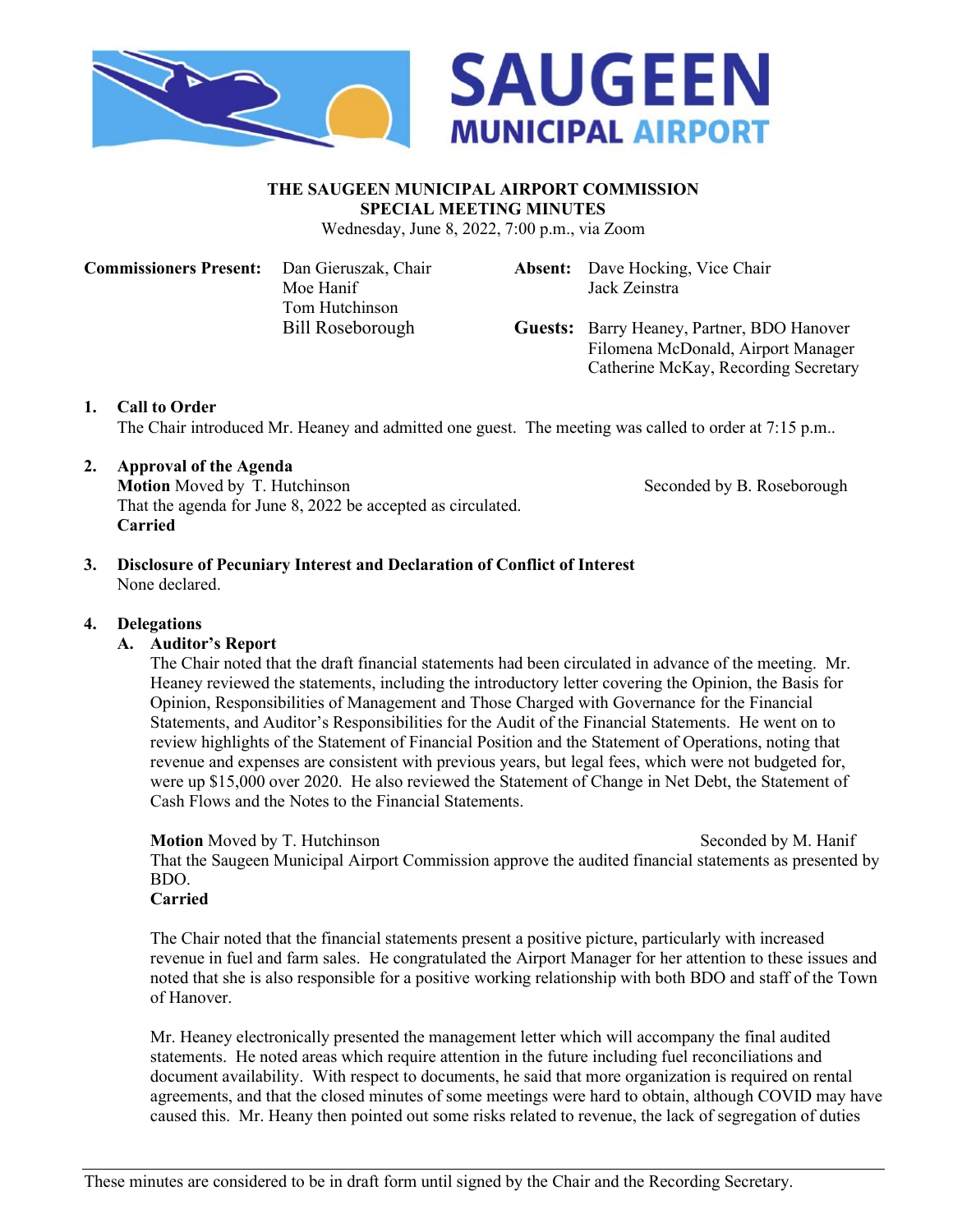which is not unusual in a small organization, and the issue of management overrides. He highlighted the audit fees which amounted to \$5,885.00.

Finally, Mr. Heaney explained that the final audited statements, along with management and audit letters, will be sent to the Commission. The final statements will include an independence letter making clear that BDO is independent from the Commission, as well as a representation letter to be signed by the Chair of the Commission and Chris Walker, Director of Corporate Services/Treasurer for the Town of Hanover, and returned to BDO.

# **B. Documents Administration**

**Motion** Moved by B. Roseborough Seconded by T. Hutchinson From time to time, the Airport Manager, and or Commission may require expedited/easy access to documents such as open and closed session minutes, SiteMinder reports, signed agreements for access, hangar rentals, hangar leases, etc. Therefore, be it resolved that for organizing these documents, agreements and contracts, a spreadsheet is required be used to summarize all of the agreements and contracts and details and that the Airport Manager should ensure that each item in the spreadsheet has a supporting agreement or contract saved and organized in one location at the airport. And furthermore, an updated/revised spreadsheet shall be approved at the start of each year. **Carried**

# **5. Adoption of May 18, 2022 Minutes**

**Motion** Moved by B. Roseborough Seconded by T. Hutchinson That the minutes of the May 18, 2022 meeting be approved as circulated. **Carried**

# **6. Action Items Arising from Minutes**

There were no action items arising from the minutes.

**7. Correspondence Requiring Action** This was covered in item 4 above.

# **8. Public Notification**

There were no public notifications.

# **9. Reports**

# **A. Pooran Law**

The Chair provided an update on this matter, noting that Pooran Law is in a position to begin the work.

**Motion** Moved by T. Hutchinson Seconded by M. Hanif That the Commission approve Pooran Law to update the Commission's letters patent and policies to a maximum cost of \$6000. **Carried**

# **B. Purchase of Used Plough**

**Motion** Moved by M. Hanif Seconded by B. Roseborough That the Commission approve the purchase of a plough from Blue Squirrel, in the amount of \$13,000 plus HST, no interest with monthly payments, for a year. **Carried**

# **C. Third Party Investigator – Workplace Harassment Complaint**

The Chair noted that due to the legal complexities in the field of workplace harassment, the Commission was not in a position to pass a motion appointing an investigator. He explained that four requests for quotes were sent out, with three firms stating that they did not have the resources to provide a quote. The remaining firm provided a quote and the names of three additional firms to contact for quotes. The Chair said that the Commission will likely be able to proceed to appoint an investigator at its next meeting.